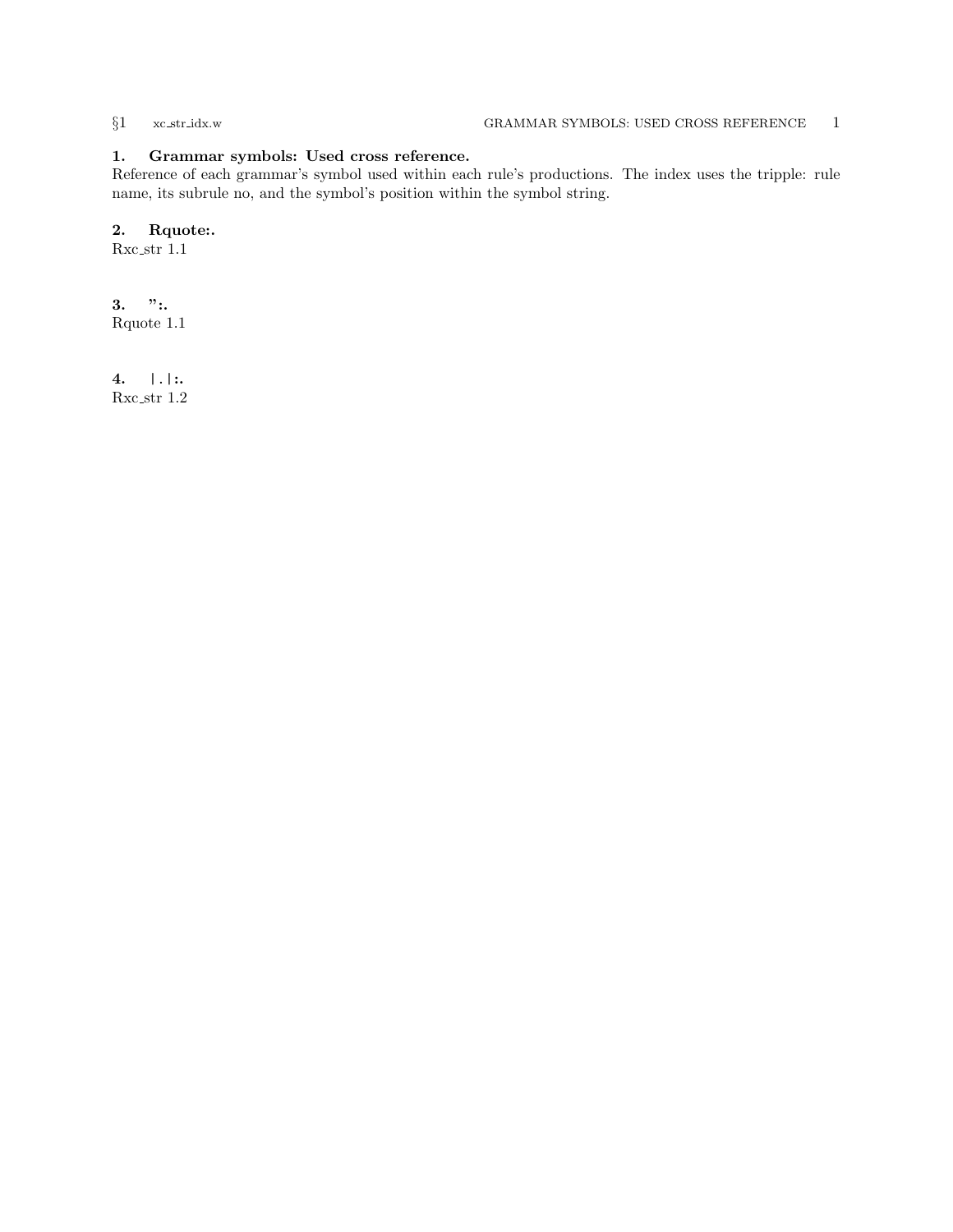<span id="page-1-0"></span>2 GRAMMAR RULES'S FIRST SETS xc str idx.w §5

5. Grammar Rules's First Sets.

6. Rxc\_str  $\#$  in set: 1.

"

"

7. Rquote  $\#$  in set: 1.

#### 8. LR State Network.

List of productions with their derived LR state lists. Their subrule number and symbol string indicates the specific production being derived. The " $\triangleright$ " symbol indicates the production's list of derived states from its closured state. Multiple lists within a production indicate 1 of 2 things:

1) derived string that could not be merged due to a  $\ln(1)$  conflict

2) partially derived string merged into another derived lr states

A partially derived string is indicated by the "merged into" symbol  $\lambda$  used as a superscript along with the merged into state number.

#### 9. Rxc\_str.

1 Rquote |.|  $\triangleright$  1 3 4

#### 10. Rquote.

 $1$  "  $\triangleright$  1  $\,$  2

#### 11. List of reducing states.

The following legend indicates the type of reducing state. Points 2–4 are states that must meet the  $\ln(1)$  condition:

1)  $r$  — only 1 production reducing

2)  $r^2 - 2$  or more reducing productions

3)  $s/r$  — shift and 1 reducing production

4)  $s/r^2$  — shift and multiple reducing productions

 $\subset 2^r$  4<sup>r</sup>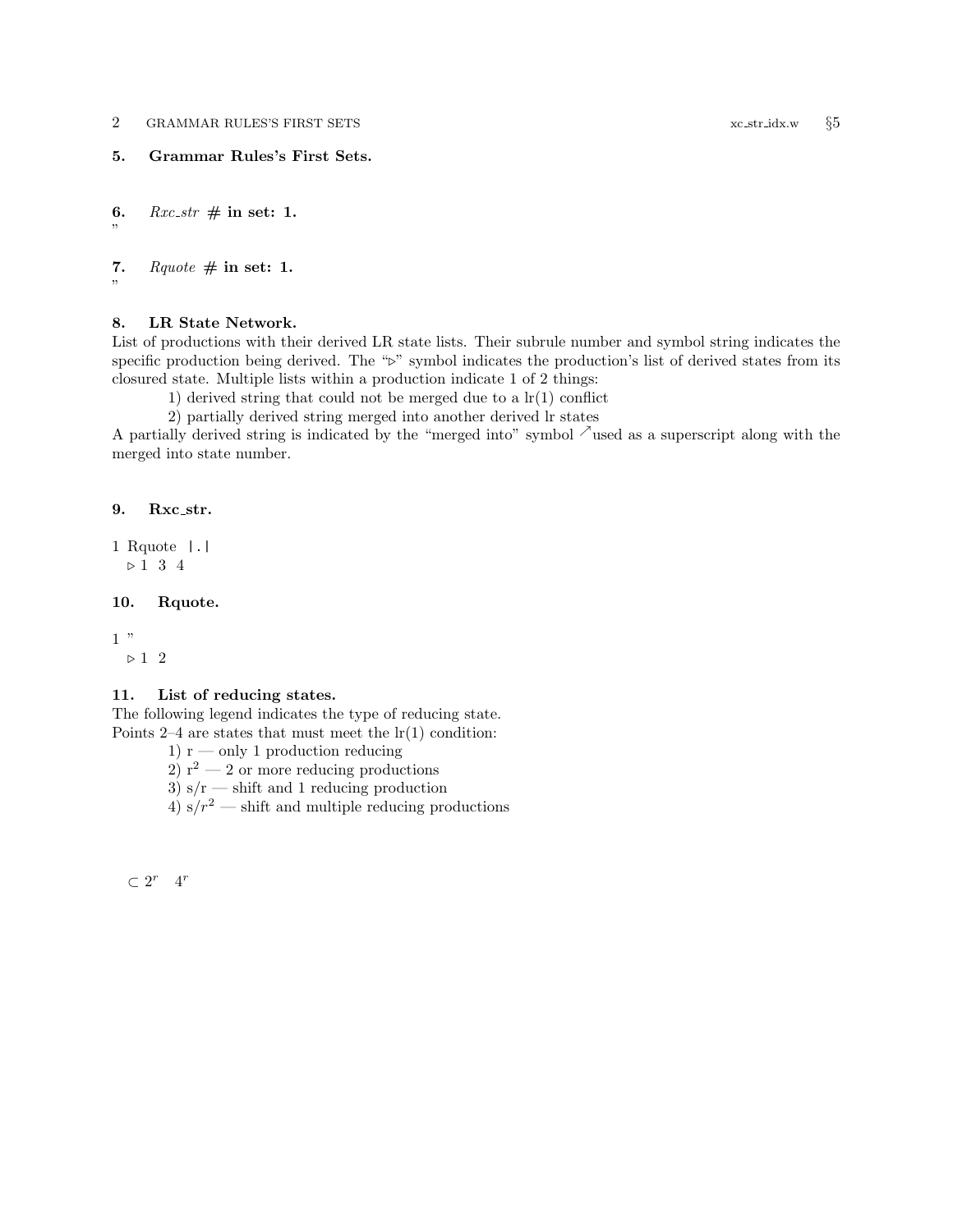<span id="page-2-0"></span>

#### 12. Lr1 State's Follow sets and reducing lookahead sets.

#### Notes on Follow set expressions:

1) The "follow set" for rule uses its literal name and tags its grammar rule rank number as a superscript. Due to space limitations, part of the follow set information uses the rule's literal name while the follow set expressions refers to the rule's rank number. This < rule name, rule rank number > tupple allows you the reader to decifer the expressions. Transitions are represented by  $S_xR_z$  whereby S is the LR1 state identified by its "x" subscript where other transient calculations occur within the LR1 state network. R indicates the follow set rule with the subscript "z" as its grammar rank number that contributes to the follow set.

The  $\lambda^x$  symbol indicates that a merge into state "x" has taken place. That is, the reduced subrule that depends on this follow set finds its follow set in 2 places: its birthing state that generated the sequence up to the merged into state, and the birthing state that generated the "merged into" state. So the rule's "follow set" calculation must also continue its calculation within the birth state generating the "x merged into" state.

```
State: 1 Follow Set contributors, merges, and transitions
← Follow set Rule \rightarrow ← follow set symbols contributors →
Rxc_str<sup>1</sup>
Local follow set yield:
 eolr.
← Follow set Rule → ← follow set symbols contributors →R_{1 \cdot 1 \cdot 1} R_{1 \cdot 1 \cdot 1}Local follow set yield:
  |.|.
```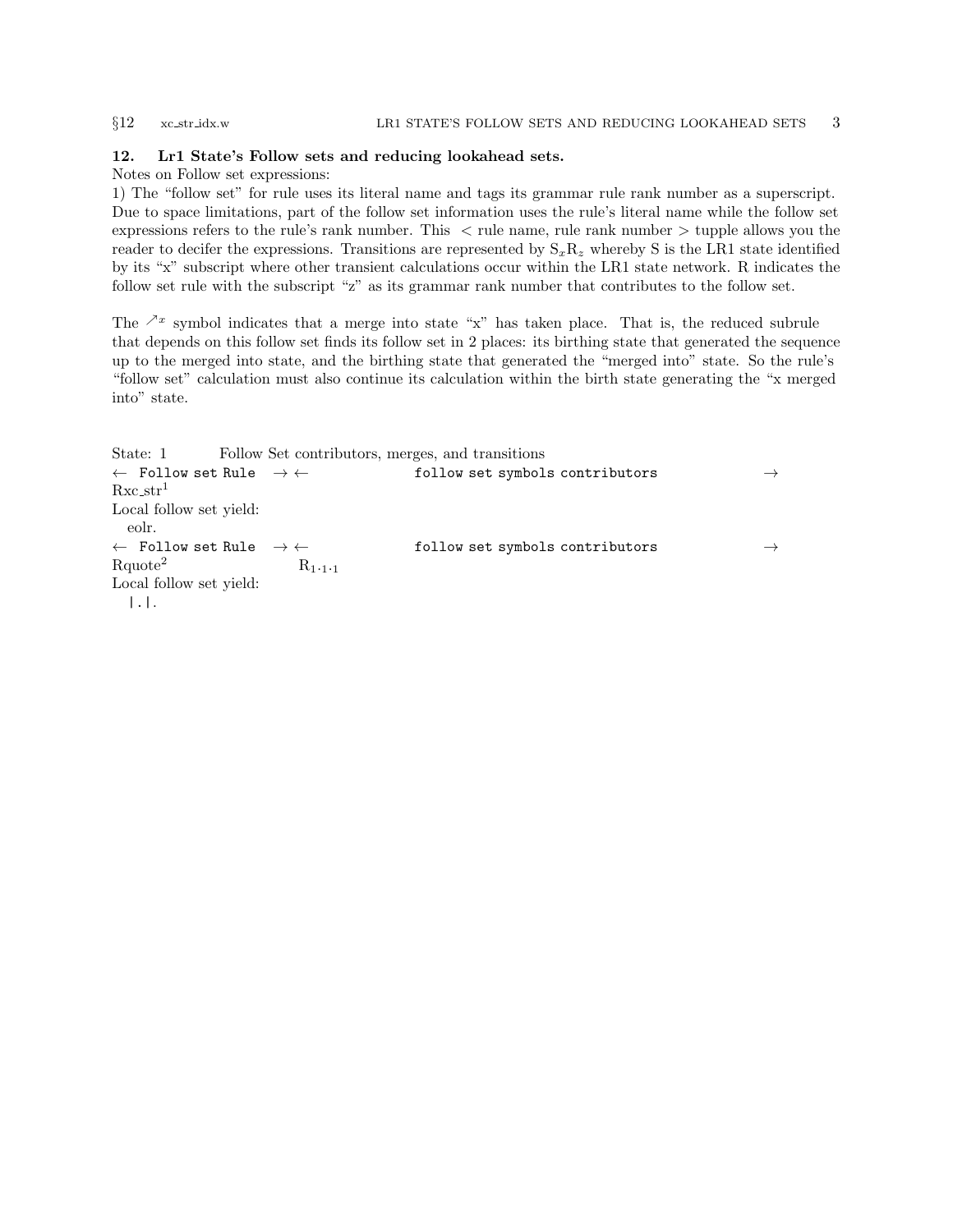<span id="page-3-0"></span>4 COMMON FOLLOW SETS xc str idx.w §13

## 13. Common Follow sets.

### 14. LA set: 1.

|.|.

# 15. LA set: 2.

eolr.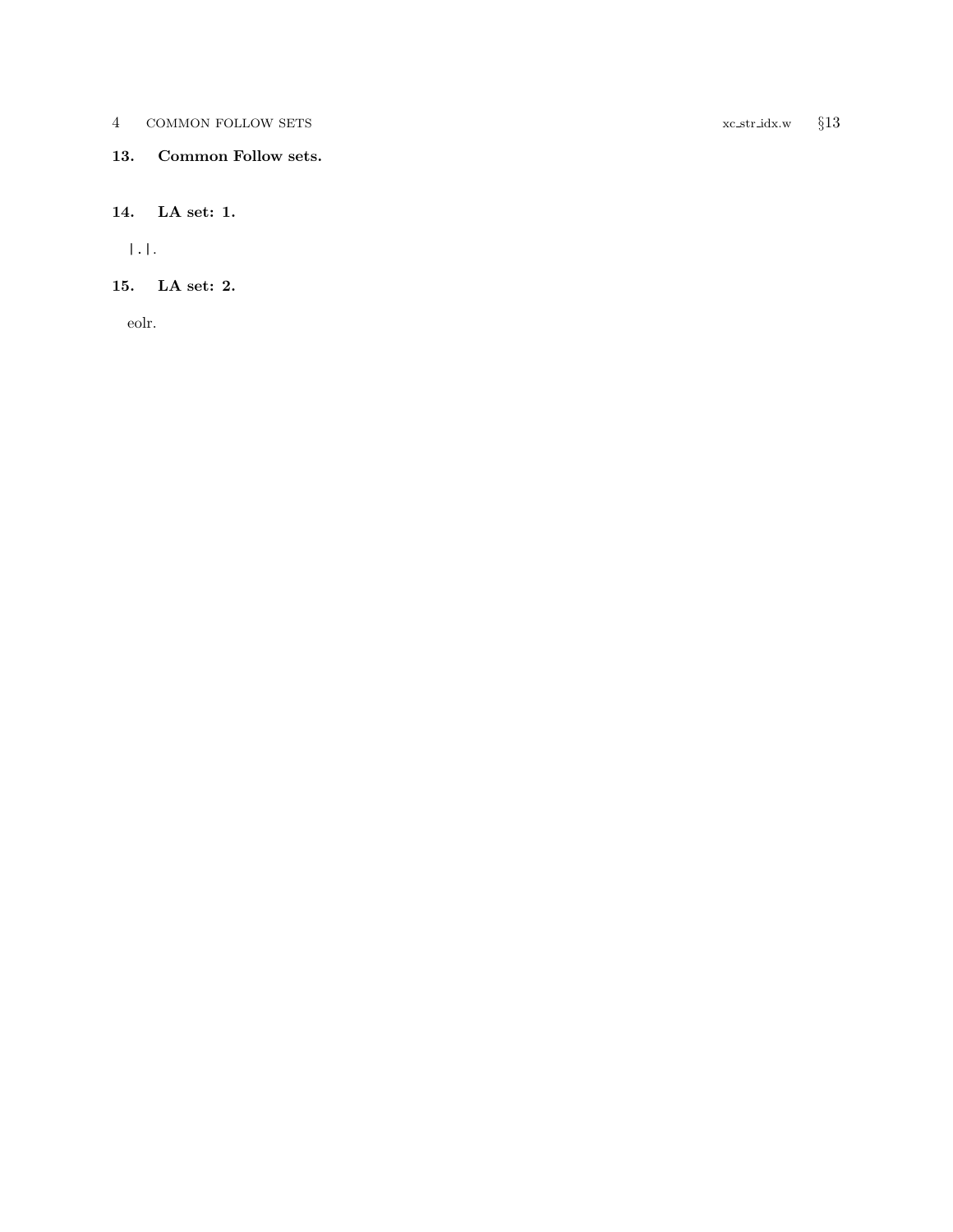<span id="page-4-0"></span> $§16$  xc\_str\_idx.w

# 16. Index.

 $R_1$  ---  $Rxc$ \_str: [9](#page-1-0).  $R_2$  --- Rquote: [10](#page-1-0). Rquote: [7](#page-1-0).  $Rxc\_str: 6$  $Rxc\_str: 6$ .